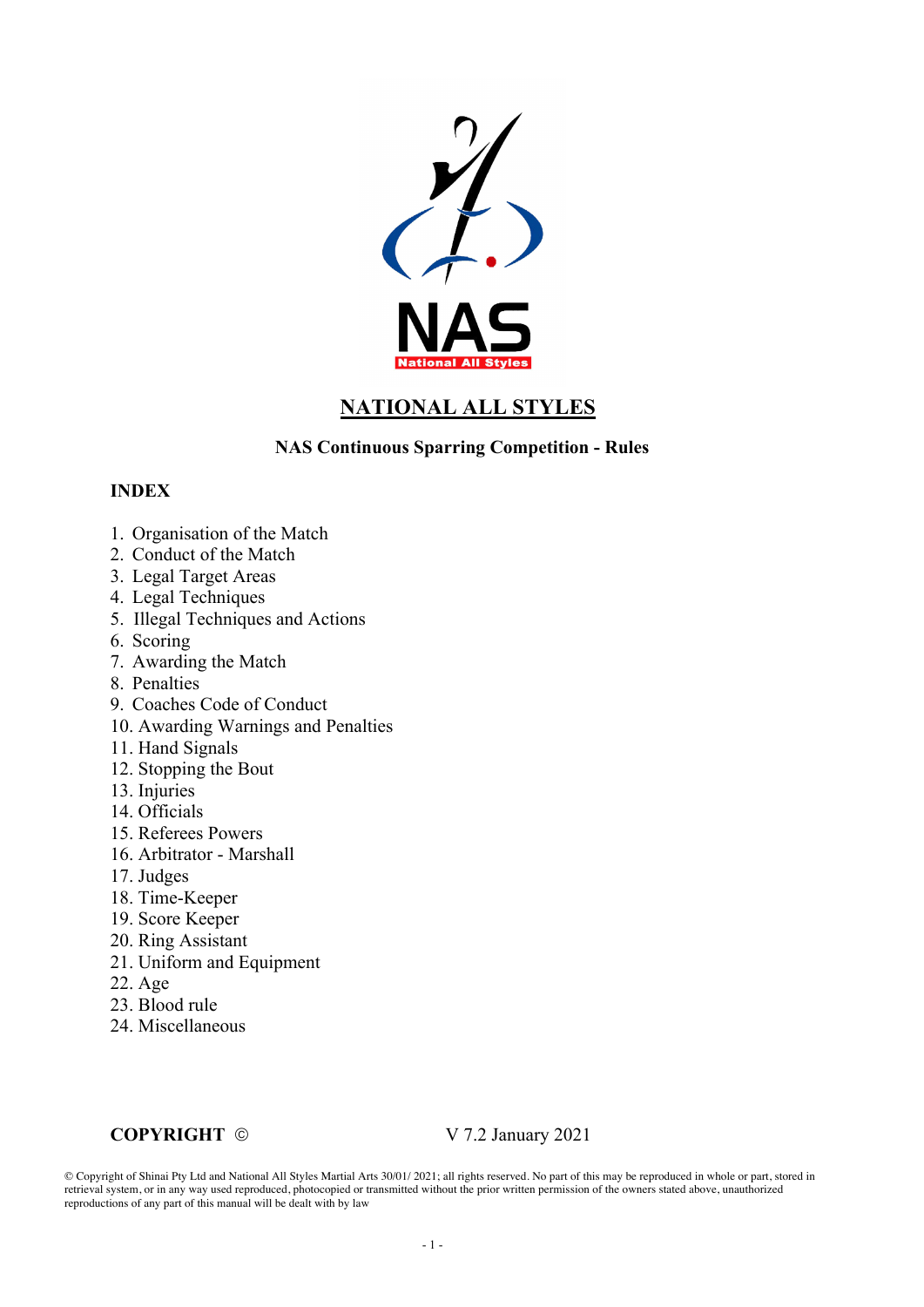# **NAS Continuous Sparring Competition - Rules**

#### **1. Organisation of the Match**

- 1.1 The sparring area, called the ring, shall be clean, flat and free of all hazards.
- 1.2 The size of the ring shall be 6 X 6 metres of competition area. (In the case of a matted area there must be a one-metre safety zone making a total matted area of 8 x 8 metres.)
- 1.3 The ring should be either,
	- a) A padded surface, or
	- b) Outlined with adhesive tape or other marking around the perimeter.
	- *Note: If a raised surface is used there must be sufficient space around the ring to act as a safety zone between the ring and the edge.*
- 1.4 Competitions may be categorized according to,
	- a) Gender (male and/or female)
	- b) Age
	- c) Grade/experience
	- d) Weight division
- 1.5 Matches will comprise one, two or three or more rounds of sparring in line with the official NAS draw. Each round comprises a series of bouts where individuals are paired against each other. The draw sheet will allocate one contestant to the red side and another to the white side.
- **1.6** Each bout will be one minute and thirty seconds of continuous sparring time or such other time as the Tournament Director decides.
- 1.7 The NAS bowing formality for officials will be as follows. Standing upright with heels together and feet at a 45-degree angle, hands flat to the sides, the official will bend from the waist 10 to 15 degrees only.
	- *Note*: *Formal bowing may become very uncoordinated due to the different bowing forms adopted by different systems, styles and nationalities. Imagine a line-up of officials with one bowing as if to a monarch, another performs the Kyokushin Oos form (Japanese), another place open hand on closed first (Kempo) and yet another adopts a cat stance and places an open hand over a clenched fist (King Fu), etc. Seeing the different variations from Indonesia, Philippines, Northern China, Southern China, Korea, and so on performed at as part of an official line up at a tournament would look dreadful. This standardised formality, which is NOT part of the preparation for competition (on the part of the officials) aims to keep the bowing simple and uniform.*
- 1.8 All NAS officials are to be addressed as Mr., Mrs. Miss or Ms whilst officiating at NAS tournaments.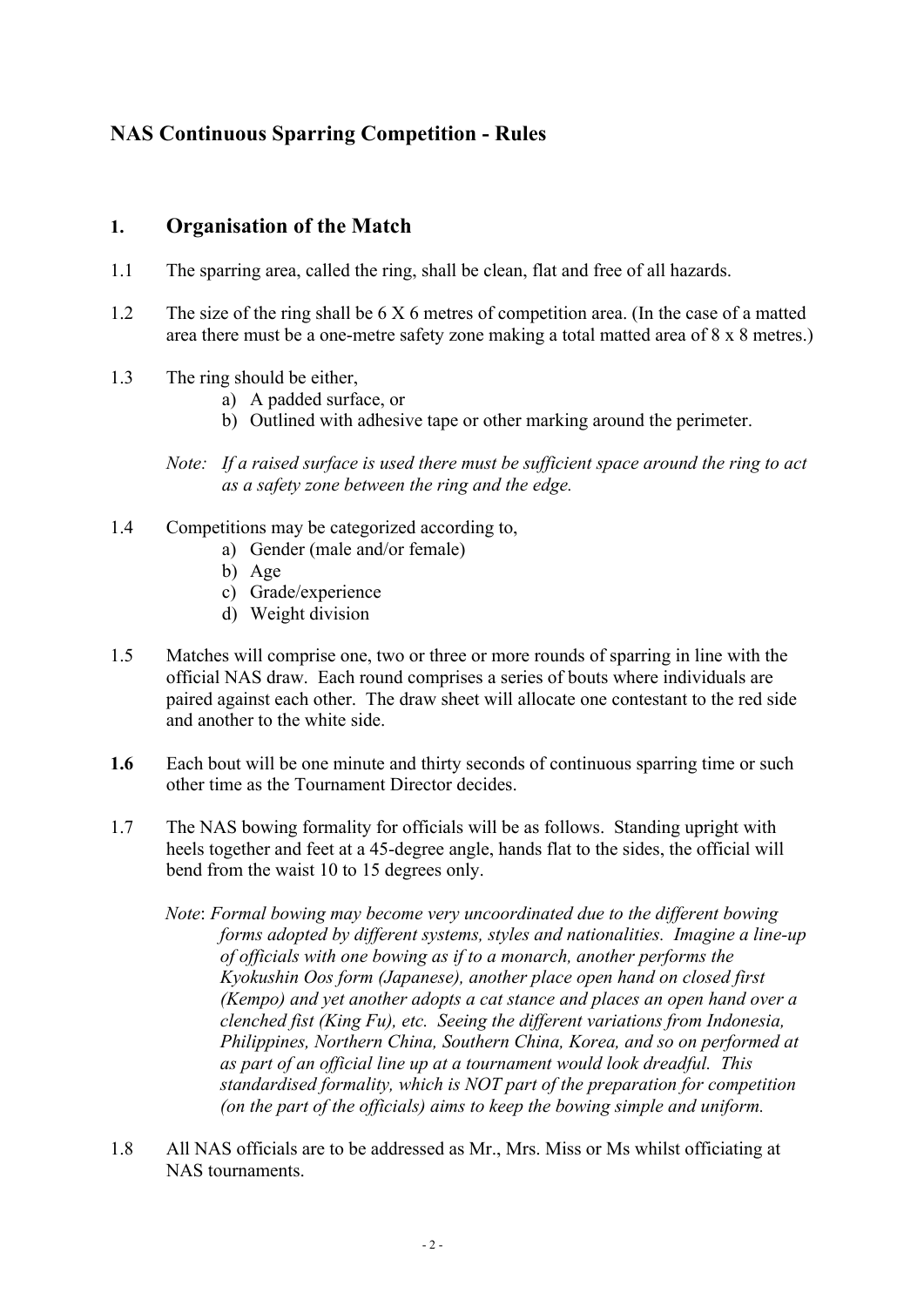*Note: Because we have so many systems, styles, clubs etc. in NAS all have different formal titles that relate to their position/rank within their own organisation/club. Addressing all officials by the title Mr or Mrs or Miss or Ms avoids confusion, embarrassment (no mistakes) and it also engenders a greater community of spirit in the officials. It removes the seniority or subservience to higher grades that, whilst integral to the practice of the martial arts is inappropriate to the officiating of the sporting event. We must remember that after all a high grade in a martial art could be a NAS Level 1 whilst a lower grade could be a NAS Level 2. This in no way interferes or denigrates the martial arts grading system. In the sporting context it is an attempt to, amongst other things, remove the follow-the-leader mentality where one official is intimidated or influenced by another. (That is, it seeks greater objectivity and independence.)*

## **2 Conduct of the Match**

- 2.1 Match officials comprise one referee, two judges and one chief judge. A scorekeeper and timekeeper assist these officials. Arbitrators/Marshals are appointed to oversee the smooth conduct of the competition.
	- *Note: Only the judges have power to allocate scores. The referee is charged with controlling the competition and talking to the competitors in order to minimise the likelihood of any rule contravention. The scorekeeper maintains a tally of penalties, displays the relevant penalty flip cards and deducts these from the final scores allocated by the judges.*
- 2.2 The chief judge is seated in front of the official table where the scorekeeper and timekeeper are located. The other two judges are seated on the outside of the ring perimeter at each corner furthest from the official table, to the left and the right side. The chief judge is charged with confirming or rejecting the referee's major penalty calls (red card decisions), overseeing the recording of penalties, controlling the stopping and starting of the time clock, and coordinating the judges' decision regarding victory or defeat.
- 2.3 The referee faces the official table at which is seated the table officials. Thus, the red side is to the referee's right.
	- *Note: The referee faces the official table in order that she/he has good vision of the chief judge and the timekeeper. It does not matter that the referee's back may be turned to the audience.*
- 2.4 The nearest corner judge is responsible for inspecting the competitor in relation to the proper attire and safety equipment prior to commencement of the bout.
- 2.5 All competitors will stand at the designated colored side (Red or White side) of the ring, as they have been allocated/advised by the ring officials. They will remain there unless they are advised by the ring officials to change sides.
- 2.6 After the competitor has been checked, he/she will wait for the referee to indicate for the competitors to bow (to the referee) and then enter the ring. On the command of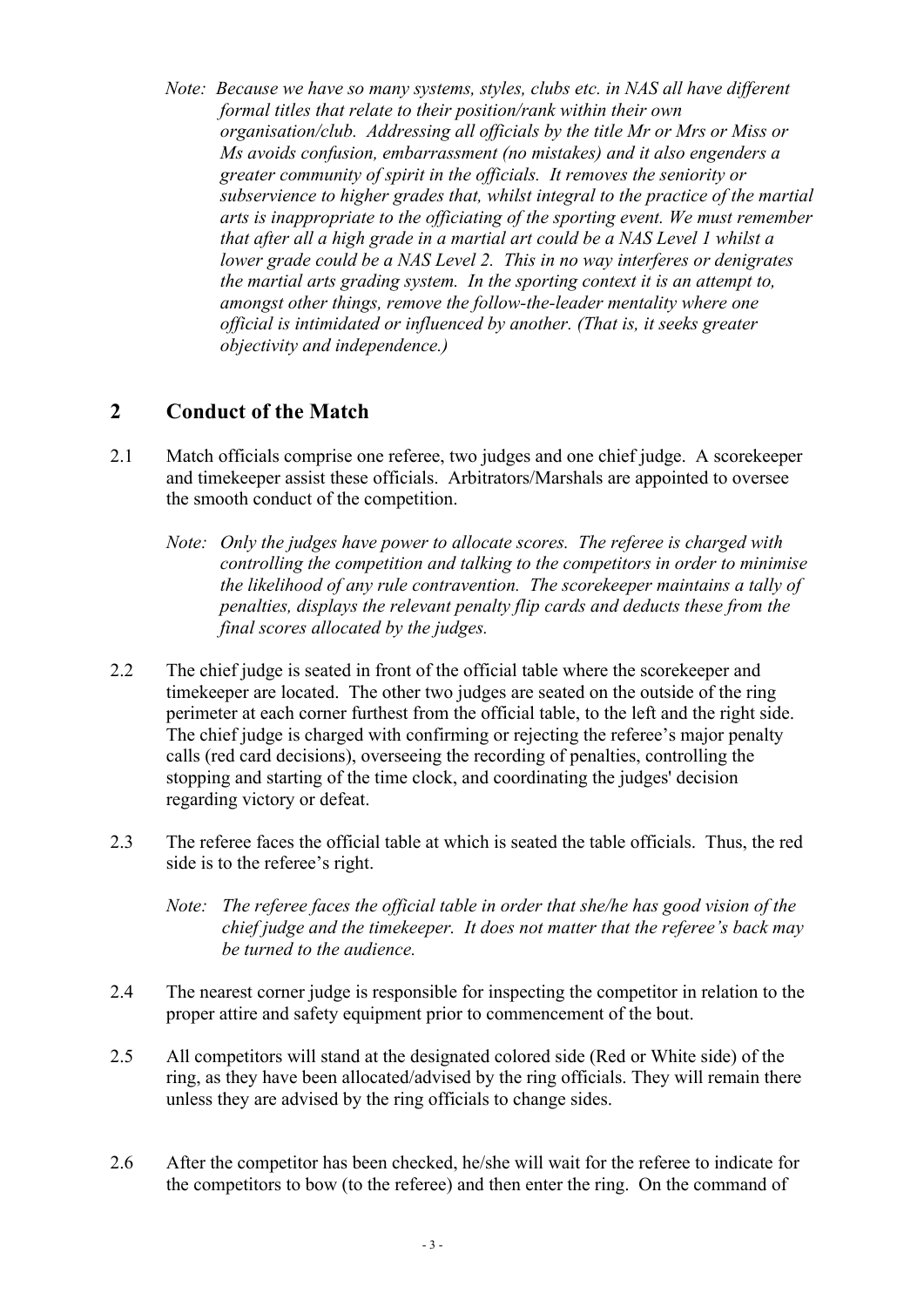the referee, the competitors will bow to each other and after assuming ready position, wait for the command, **"Start"** from the referee.

*Note: This procedure is reversed at the end of the bout. ie on the command of the referee the competitors bow to each other, leave the ring then turn and, on command, bow to the referee.*

2.7 Prior to the referee starting the bout he/she checks that the judges and the timekeeper are ready to commence.

*Note: The chief judge checks the readiness of the other two judges and then acknowledges the referee's inquiry.*

- **2.8 During a bout**, the timekeeper does not suspend the time when the referee calls **"Stop"**. Referee or another official may specifically call for time to be suspended in certain circumstances e.g. due to injury or equipment replacement. Time recording is resumed on the command **"Start".**
	- *Note: Under normal circumstances only the referee may ask time to be stopped. However, the judges and/or an Arbitrator/Marshal may call for time to be stopped if they observe an injury or other incident likely to cause a discontinuity of the time and the referee has not signaled the timekeeper to suspend time.*
- 2.9 The referee may interrupt the bout by calling **"Stop"** for the following reasons,
	- a) To move the competitors back into the ring proper if they stray outside the competition area.
	- b) To prevent injury.
	- c) To issue a penalty or an official warning in relation to an infraction of the rules.
	- d) To adjust a competitor's safety equipment or uniform.
	- e) For any other reason connected to the smooth operation or administration of the match.
- *Note: - If the competitors are still engaged when they leave the ring the referee simply not require a formal "Stop" and restart i.e. there is no stoppage of time.*
	- *During straight line sparring, clashing is not uncommon. The expectation in point sparring is for the referee to stop the contest and separate the contestants. This does not happen in continuous sparring. Continuous sparring is premised on a lesser interference from the referee. Because 'points' are not awarded for a particular attack and the referee will not stop the action a competitor is able to:*
		- *Absorb one blow in order to deliver two of his/her own*
		- *Maneuver to outwit or infiltrate an opponent's guard at the cost of receiving a blow*
		- *More effectively employ the total ring area (circular tactics rather than linear movement) to tie up an opponent*
		- *Use the full one and a half minutes of sparring time to test an opponent's stamina, endurance and sparring ability.*
- 2.9 Coaches' conduct during the event must be in line with the NAS code of behavior. During a bout the coach of the competing competitor will sit in the designated areas (as set by the State Director).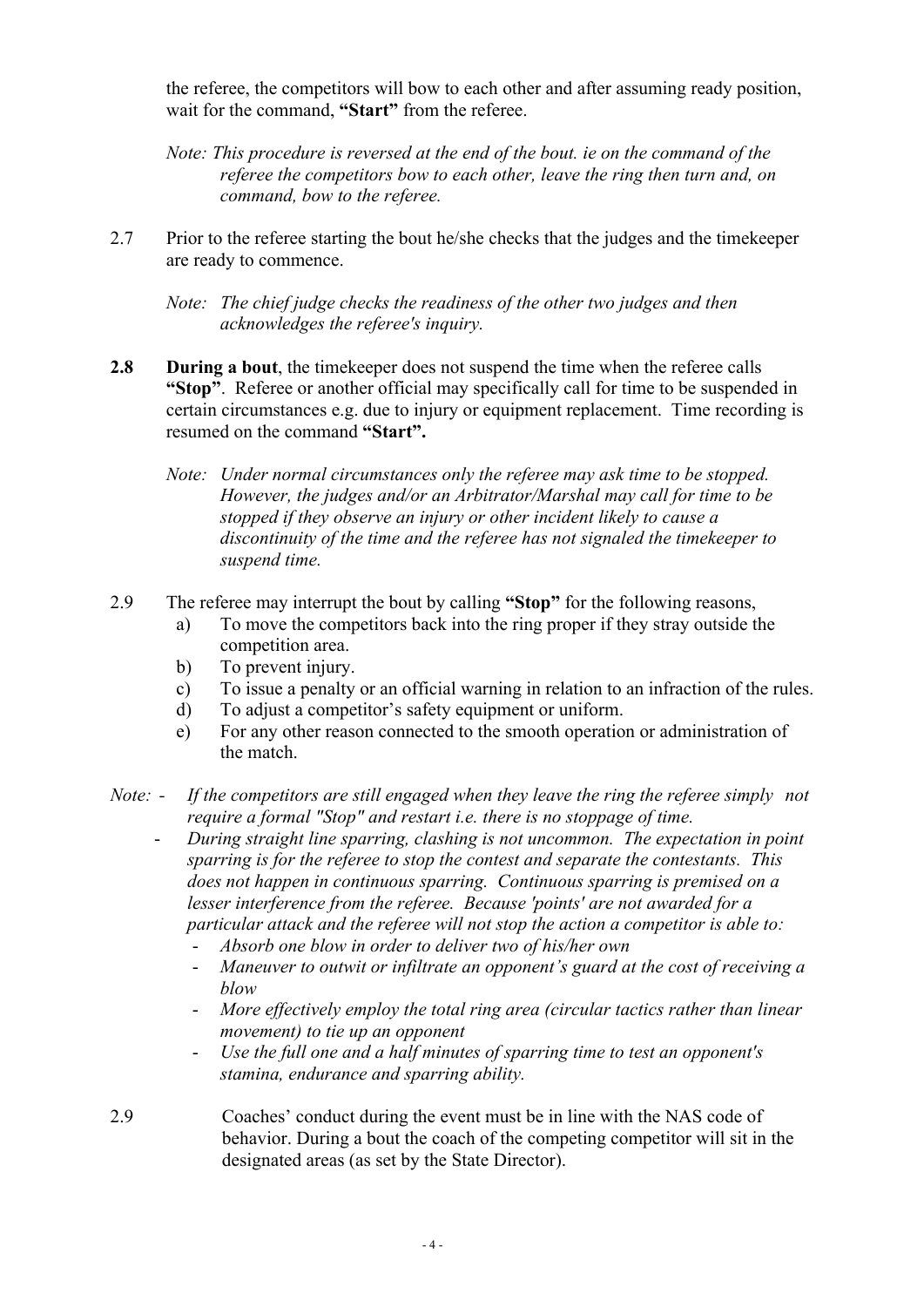## **3. Legal Target Areas.**

- 3.1 The following are the legal target areas for NAS continuous sparring competition.
	- a) The head, including the face, side, forehead, neck and back of the head.
	- b) The torso above the belt, including the front, the side and the back.
	- c) The inside and outside of the thigh area and the leg below the knee.
	- d) The thigh and lower legs are valid target areas joints are not target areas.

*Note: Although NAS continuous sparring allows controlled touch contact, any contact to head, excessive contact to lower part of body, legs, inside thighs, ankle, shins and charging will incur penalty or disqualification.* 

## **4. Legal Techniques.**

- 4.1 All martial art techniques are valid in NAS competitions with the following exceptions;
	- a) Open finger techniques. (These are techniques that use the fingers as weapons rather than the heel of the palm or the side of the hand.)
	- b) Grappling, wrestling & take-downs techniques are prohibited
	- c) Stomping on a fallen opponent.
	- d) Elbow and knee techniques.
	- e) Head contact of any sort is prohibited may incur penalty or disqualification
	- f) Throws (or other techniques) that involve whole-of-body effort or which place the opponent in danger (because he/she cannot land safely) Spinning reverse sweep, trapping oppenents leg while taking down are categorically prohibited also spinning reverse sweeps using the heel are prohibited.
	- g) Elbows and knees are considered too powerful and too difficult to control under competitive circumstances to be included as legal techniques.
	- h) Charging an opponent, note! At no time is any competitor permitted to charge an opponent with un-due care with techniques lacking in martial application that prevents the opponent from demonstrating their martial art ability. This will not be allowed; this includes continual forward movement and continual punches thrown indiscriminately forward to the opponent's head or body. Will incur penalty!
	- *Note: - Sweeping techniques are distinguished from throwing techniques. Their main purpose is to destabilise the opponent. Example; sweeping the ankle to break the competitor's balance or technique must be immediately followed up with a hand technique. Sweeping technique must be initiated with arch of foot only!*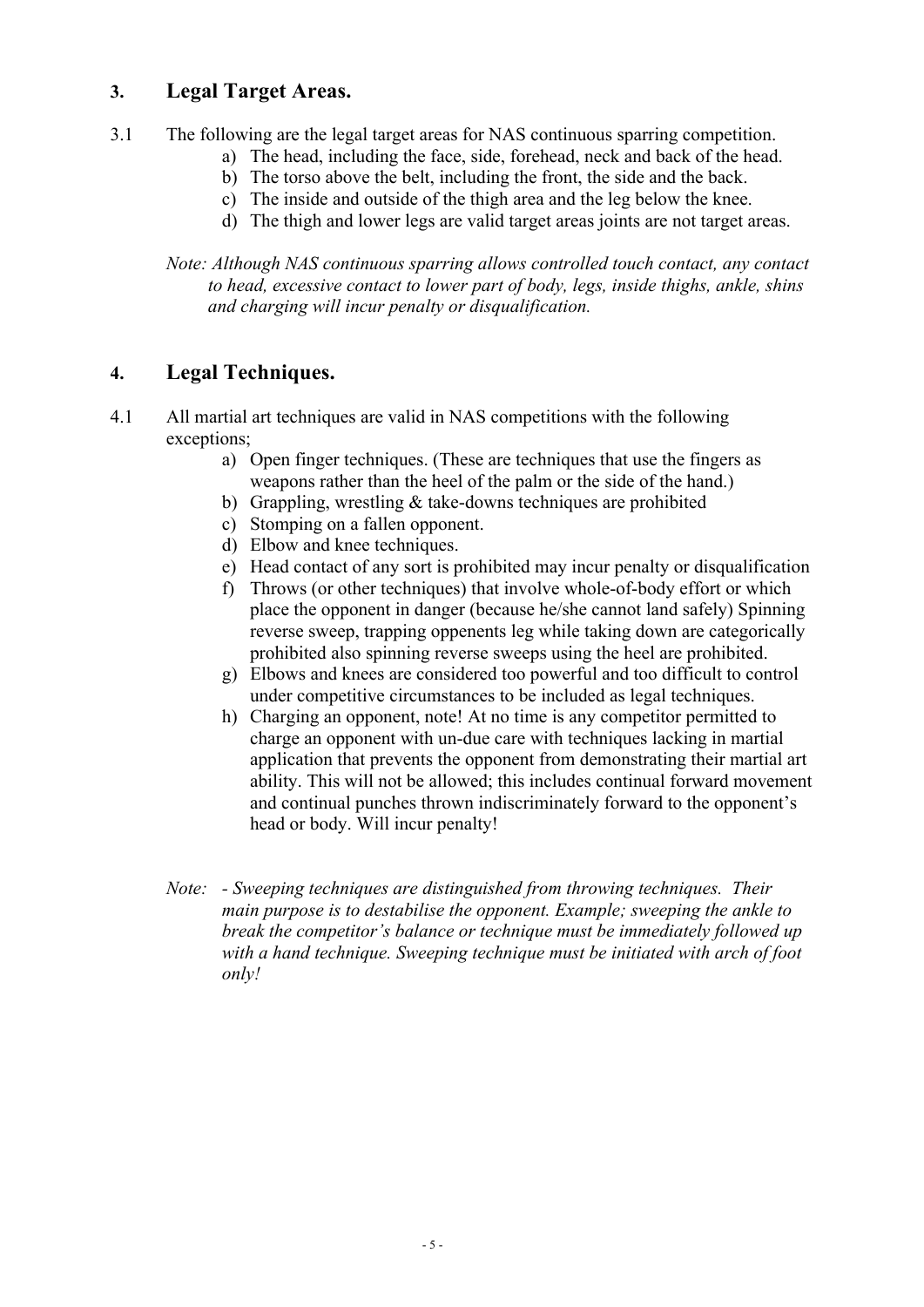## **5. Illegal Techniques and Actions when contact is made.**

- 5.1 The following techniques are illegal which will incur penalties/ disqualification;
	- a) Techniques that make contact and cause injury especially to the head, neck or body. (At no time is any contact permitted to head)
	- b) Uncontrolled, excessive attacks directed to the joints includes, thighs, inside thighs, shin and ankle
	- c) Take-downs, grappling, wrestling or trapping are prohibited.
	- d) Attacks directed towards the groin, including fake kicks.
	- e) Wrestling or grappling.
	- f) Other dangerous or uncontrolled techniques, such as an uncontrolled spinning back fist, uncontrolled hook kick, uncontrolled spinning hook or axe kick, spinning reverse sweeps using the heel.
	- g) Attacking an official whether inside or outside the ring.
	- h) Charging an opponent. Ref; 4.1 (h)
- *Note: All attacks or attempted attacks to joints are prohibited. This includes high sweeps to the knee region or attacks to the ankle that are intended (or that is adjudged likely) to injure rather than destabilize.*
	- *Attacks to the inside or outside of the legs (thighs only) that do not injure or impede the capability of an opponent are permissible. The imposition of a penalty in relation to thigh kicks is a difficult area. However, part of the consideration underpinning an illegal thigh kick contemplates the cumulative effect of multiple kicks or a single 'heavy' kick that is likely to result in an escalation of the intensity from the opponent. (That is a heavier kick in response.)*
	- *An illegal technique does not need to make contact in order to be penalised. It is sufficient that the illegal technique was attempted.*
	- *Injury, whether severe or superficial, can result from uncontrolled techniques, deliberate acts or from clashing (simultaneously executed techniques by each competitor) when strikes, kicks, blocks or other martial maneuvers collide with an opponent. It is not necessary for the action to be deliberate for it to be illegal.*
	- In instances where injury results from an accident the referee may confer with the *chief judge in order to reach a decision regarding penalties.*
	- *The referee will ensure that there are minimum injuries by strictly enforcing safety requirements to protect the competitors in relation to attacks directed at the head or body in junior and novice divisions. There may be a less stringent application of the interpretation regarding superficial injury, especially to the body, in adult advanced competitions*
	- *One measure of the degree of damage or injury caused by a technique is its ability to reduce a competitor's capability to continue unimpeded. This applies to both intentional and unintentional contact. In assessing the degree of damage, the officials must consider:*
	- *Whether the damage was caused in part by the injured competitor.*
	- *Whether there was a failure to defend.*
	- *Whether the injury was carried forward from a previous bout or was pre-existing.*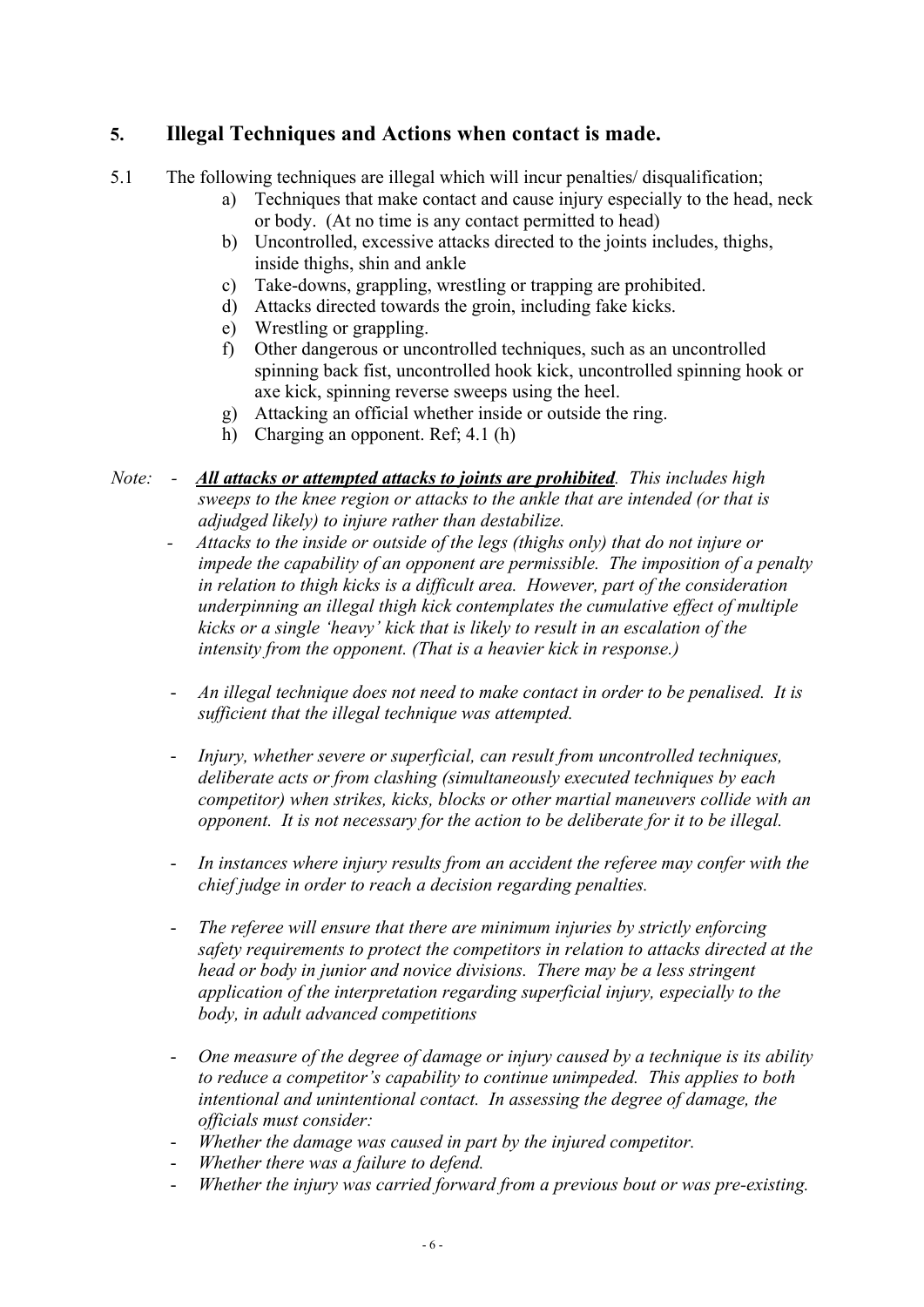- *Reference to charging an opponent: At no time is any competitor permitted to charge an opponent with un-due care with techniques lacking in martial application that prevents the opponent from demonstrating their martial art ability. This will not be allowed, this includes continual forward movement and continual punches thrown indiscriminately forward to the opponent's head or body. All the above points will incur penalty; Ref 8.1*

#### 5.2 **The following actions are illegal**;

- a) Deliberate traveling outside the perimeter of the ring to avoid the contest.
- b) Disregard for personal safety.
- c) Unsporting conduct including abusive language, swearing, offensive gestures/behavior or threatening language towards Officials/ competitor
- d) Pretending injury in order to gain time or influence the official decision.
- *Note: Traveling is not illegal if it involves a momentary exit whilst maneuvering.* 
	- *Traveling is also not illegal if a competitor is pushed, thrown, kicked or knocked from the ring.*
	- *Traveling is not illegal if the contestants are blocking, attacking, maneuvering or otherwise engaged in the sparring contest.*
	- *Disregard for safety includes 'leading with the chin', failure to attempt to block an attack, looking away whilst attacking, closing the eyes whilst attacking, purposely turning the back on an opponent in order to avoid the contest, voluntarily exiting the ring so as to avoid the contest. This last category is not simply 'travelling' because the referee should usher the contestants back into the ring to resume the bout under normal circumstances. Rather, this applies when a contestant is retreating but without a strategy or defensive capability. In other words, the contestant is not pressured out of the ring by an opponent's punches and kicks notwithstanding that she/he may be defending. All the above points will incur penalty; Ref penalties 8.*

#### **6. Scoring**

- 6.1 When evaluating the continuous sparring bout, the judges will take account of the general combative skills demonstrated by the contestants. The contestants are evaluated on the following:
	- a) Effective attacking techniques
	- b) Control of techniques
	- c) Controlling the flow of the bout
	- d) Ringcraft
	- e) Evasion
	- f) Timing
	- g) Blocking
	- h) Other effective defensive techniques
- *Note: - The sheer quantity of attacks executed during a bout is not the determining factor in superiority. It is important, for example, that judges pay careful attention to the effectiveness of all attacks in order to evaluate whether they are truly effective or merely part of a choreographed routine. Nevertheless, the volume of work of the contestant does contribute to the judge's evaluation.*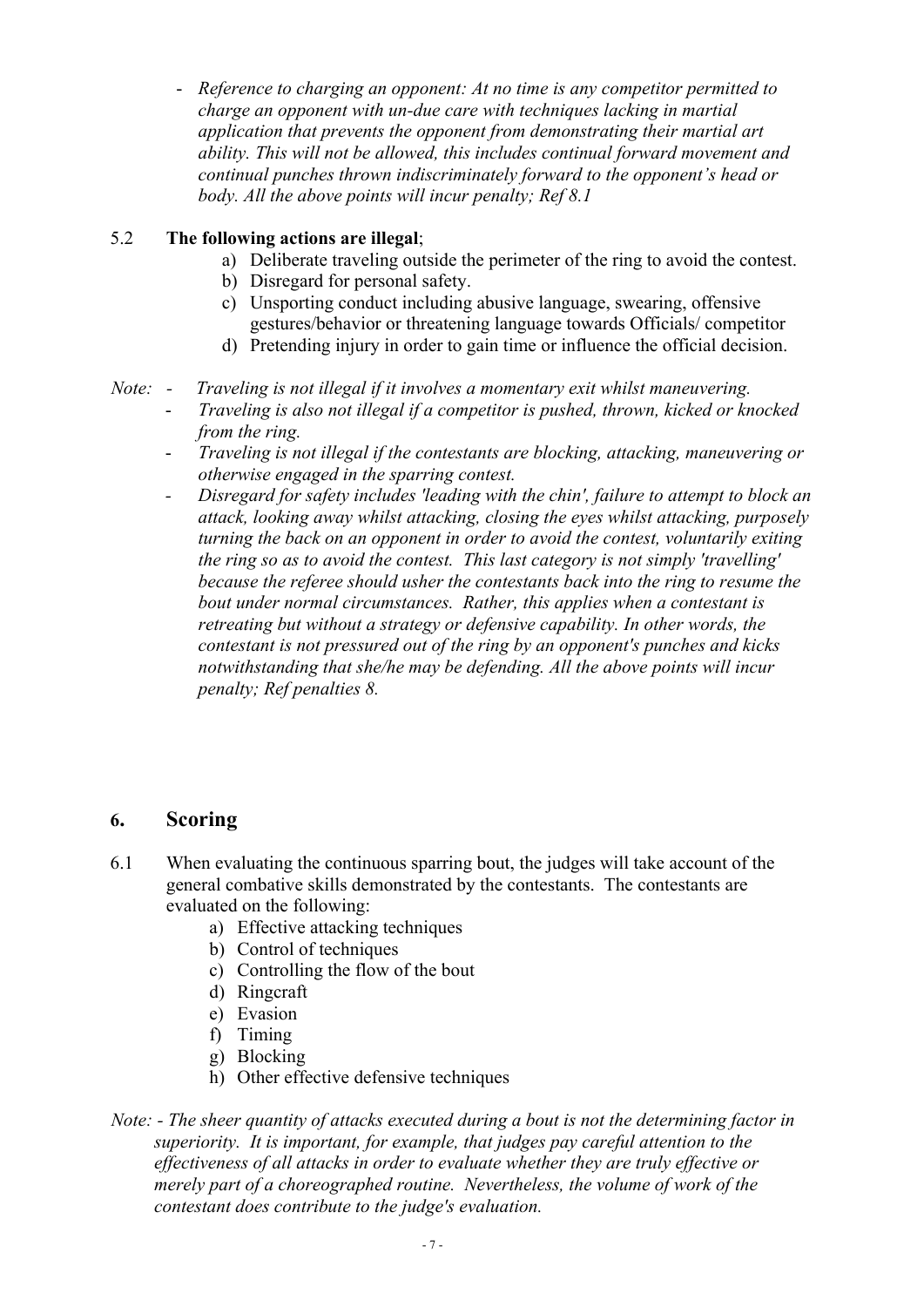*Refer to examples below:*

*An instructive example is provided by the boxing style of the great Muhammed Ali. Two of his tactics involved allowing his opponent to throw myriad punches. There would be little or no response from Ali but only rarely did the punches land/score.*

- *Ali would taunt and tempt his opponent enticing him to throw punches. He would then duck, weave, sway, deflect and generally evade all the attacks, sometimes only by millimetres, in order to frustrate and tire his opponent. Sometimes he would counter and score, often with devastating effect.*
- *Ali would lie on the ropes and cover up, bobbing and weaving to elude his opponents. We often observe a great deal of leather being thrown at Ali but most of it did not hit its target.*
- Example: 1. *Overpowering an opponent does not determine superiority, as this normally involves higher levels of contact and a diminished level of skill. Hence, the most aggressive competitor is not always superior. Aggression and fighting spirit differ markedly. Let us consider two further scenarios to illustrate:*
- Example: 2**.** *In the first scenario a smaller competitor continually attacks a larger opponent and the larger person retreats. The retreating competitor is always defending and countering and keeps just out of range of the smaller contestant. Due to the ferocious attack of the smaller competitor the larger person would need to use excessive force to stop the forward momentum or clash with the aggressor. (This scenario ignores for the moment the fact that the smaller opponent would bear some responsibility if the larger person did clash or make 'contact'.) The better option is for the larger person to move around the ring, perhaps backing away, but always displaying defensive manoeuvres, skilled footwork, counterattacks, and judgement (control). The task for the NAS judge is to identify valid attacks, effective blocks, and skilful counterattacks and assess the ringcraft and overall control aspects of the contest.*
- Example: 3 *The second scenario pits a large, strong competitor against a smaller competitor. The larger person charges, naturally, has a significant height and reach advantage. In order to survive the smaller person should not try and match the power of the larger person 'toe to toe'. It is necessary for the smaller person to constantly move - backwards, sideways, etc but not actually run away - and to defend. Counterattacks are more likely in this situation. Although it is reasonable to expect the larger person will always appear to be moving forward we should not conclude that on this basis alone the aggressor is the more spirited or the superior competitor.*
- 6.2 The judges' evaluation must avoid a mere superficial understanding and look to reward the total combat skills and strategies of the contestants.
- 6.3 Defensive manoeuvres, blocks etc. may be deemed by judges to be more effective than attacks even though some attacks penetrate a competitor's defensive perimeter.
- 6.4 "Effective attacking techniques" and "control" has the same basic meaning as outlined in the NAS point sparring rules. Under NAS continuous sparring rules, a technique demonstrates superior effectiveness because the competitor uses controlled contact. It is not required that punches and kicks make contact with an opponent in order for the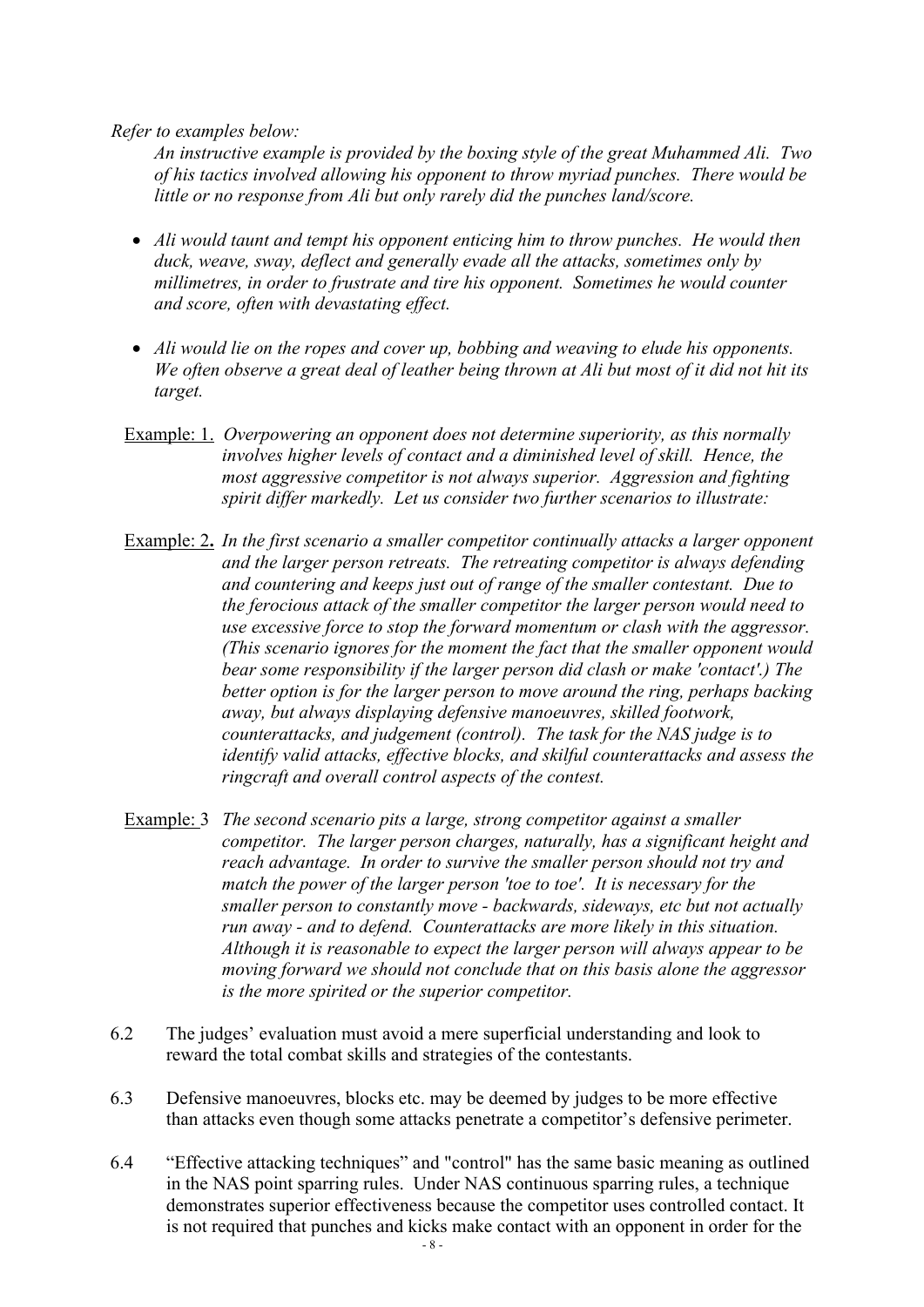judges to consider them effective. Note: The continuous sparring execution of techniques lacking in martial arts application that prevent the opponent from demonstrating their martial arts ability will not be allowed. This includes continual forward movements and continual punching thrown indiscriminately towards the opponent's head or body, even if contact is made.

6.5 The NAS system for scoring continuous sparring requires the judges to decide a win or a draw.

*Note: Judges are only required to score the contest. They do not award penalties, and nor do they take penalties into account when deciding their score. The referee will decide the winner of the bout in the event of a second draw.*

- 6.6 In order to evaluate the criteria over the entire course of the bout judges should evaluate each exchange (attack/evasion sequence) separately as they occur and maintain a progressive tally of the superiority demonstrated by each competitor.
	- *Note: An exchange will generally be defined as competitors coming together and one or both competitors executing or attempting to execute one or more offensive and defensive techniques. Following this there may be a lull, a separating of competitors or evasive tactics leading to a pause in the exchange of techniques. These exchanges will generally last from 1 - 10 seconds, however an exchange may last much longer.*
- 6.7 In scoring the match the judge will rely solely on her/his scoring of the exchanges. The judges do not take into account penalties issued.

#### **7. Awarding the Match**

7.1 The centre referee controls the match, with two judges seated in either corner. All three officials must decide on the winner at the end of the bout by raising their flag. The decision is made with head lowered, displaying an independent decision.

- 7.2 One competitor must be declared the winner by the referee when:
	- a) At the expiration of time the judges reach a decision as to who is the superior contestant and advise the referee.
	- b) One competitor is disqualified.
	- c) One competitor fails to attend, withdraws or is declared unfit.
	- *Note: In evaluating the contest the judges take into account the criteria outlined in rule 6.1. This means that the judges continuously evaluate the contestant's performance throughout the duration of the bout in deciding on who will be declared the winner.*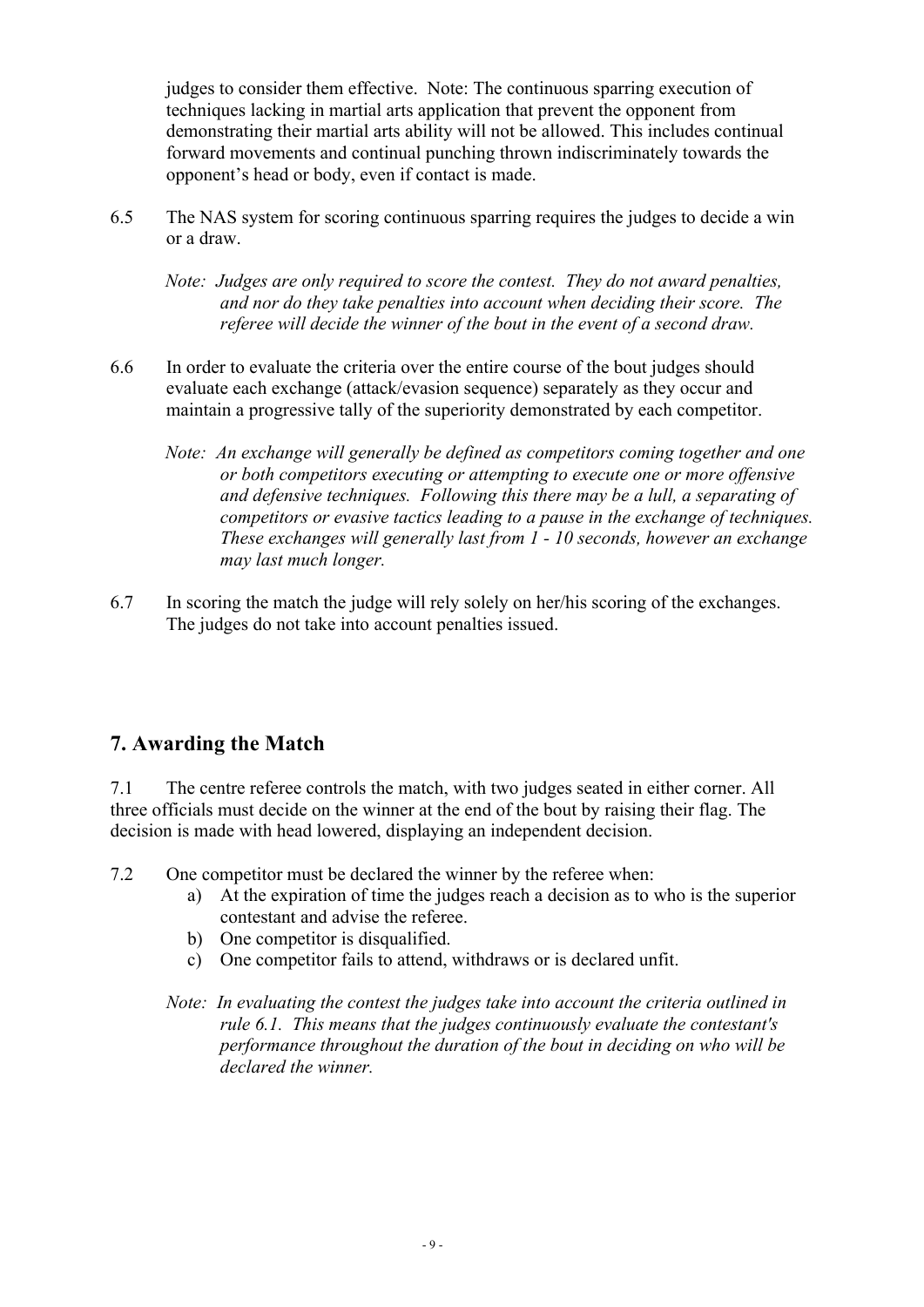#### **8. Penalties**

- 8.1 Penalties must be applied in relation to any illegal technique or action.( Ref 4.1 / 5.1 )
- 8.2 The scale of penalties is as follows: Minor rule infraction Verbal warning. First infraction  $Y$ ellow card held up to the offender. Second infraction Red card held up to the offender. Third infraction Disqualification

A yellow card indicates first infraction, official warning. The referee issues the yellow card. A red card indicates second infraction. The referee must obtain confirmation from the chief judge before issuing a red card. A black card indicates the third infraction – disqualification. Table officials will advise referee

- *Note: The referee may issue as many verbal warnings as required to control the contest. The judges play no part in this process. These verbal warnings differ from the constant coaching of the referee designed to aid the smooth flow of the contest and it is the responsibility of the referee to ensure that the contestant is made aware that a verbal warning has been issued.*
	- *The card system is designed to give the referee discretion but also it is a scale that permits the referee to select the penalty appropriate to the rule infraction*
	- *Ignoring a verbal warning, or repetition of an infraction, etc. (For example, constantly grabbing, charging, etc. in defiance of the referee's advice or making uncontrolled contact will result in a penalty*
	- *Unlawful conduct, in the form of striking to cause harm, unrestrained behaviour or attacking an illegal area will incur a Red Card or disqualification*
	- *Bad sportsmanship may result in instant disqualification*
- 8.3 The referee must seek confirmation of a major penalty (red card) from the chief judge.
	- *Note: The chief judge affirms decision of the referee regarding a major penalty (red card) by holding out her/his corresponding arm straight out to the side with a clenched fist. If the chief judge is unsighted he/she crosses his/her hands in front of his face and then seeks the confirmation of one or another judge. If the chief judge disagrees with the referee she/he will cross her/his arms and bring them down (palms open and facing inwards) at a 45-degree angle in front of her/his knees to indicate no confirmation. She/he is not obliged to confer with the other judges.*
- 8.4 If the chief judge considers that there is excessive contact or dangerous techniques and the referee is not aware, she/he may interrupt the contest by blowing a whistle and advising that referee.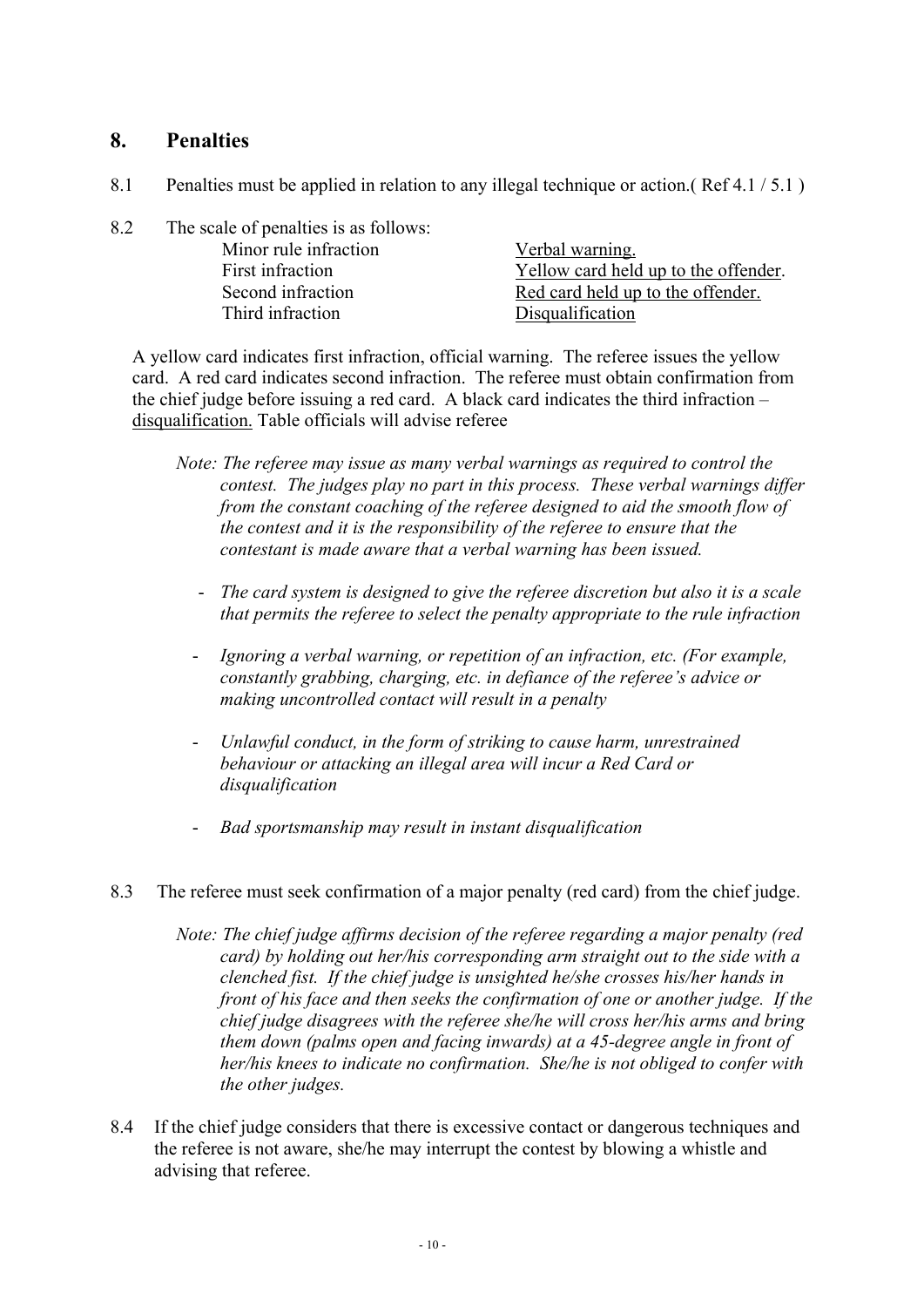8.5 A competitor who fails to conform to all the NAS rules as outlined in this document will not be allowed to participate in the competition.

### **9. Coaches conduct of behaviour**:

- a/ At all times, coaches must conduct themselves in a respectful manner. At no times are coaches permitted to engage in disrespectful conduct of any sort including profanity, sledging, offensive gestures, offensive remarks, trash-talking, taunting or other actions that are demeaning to Officials, management, staff, competitors and spectators.
- $b/ 1$ <sup>st</sup> infringement official warning to coach; Competitor is at risk of being disqualified. 2<sup>nd</sup> infringement- competitor will be disqualified and Coach, Instructor will be asked to leave the competition area for duration of competition
- c/ Once a competitor is disqualified due to the coach's breach of the NAS code of behaviour, the coach and/or club may be at risk of suspension from any NAS event for period of time or indefinitely.
- *Note! Recognize that all Officials and referees are volunteers who give up their time to provide their services. Treat them with the utmost respect. Reference 22.1*

## **10. Awarding Warnings and Penalties.**

- 10.1 If the referee sees actions that he/she considers is a rule infraction the referee will command **"Stop"**. The referee then issues the appropriate verbal warning or penalty.
- *Note: The judges may not stop the contest to award a penalty/warning. The use of flags and whistles by judges is for awarding the winner or getting referee's attention only. Only the chief judge may use his / her whistle to stop the match or to ask the judging panel for the winner.*
- 10.2 When issuing a verbal warning or bringing the contestants back into the ring proper it is not necessary for the referee to return the contestants to the centre of the ring.
- 10.3 The scorekeeper turns flip cards to publicly display penalty points recorded for each contestant.

## **11. Hand Signals**

- 11.1 A referee uses the following hand signals and terminology when announcing his/her decisions.
	- a) To indicate a winner the referee holds his/her corresponding open hand (red or white) diagonally to the side at a 45-degree angle above the head with the palm facing outward. The referee **announces "red (or white) side, winner."**
	- b) To issue a minor violation (yellow card) the referee turns to the appropriate contestant and holds the yellow card up in the palm of her/his hand at shoulder height and announces **"red (or white) side, foul" and names the rule infringement.**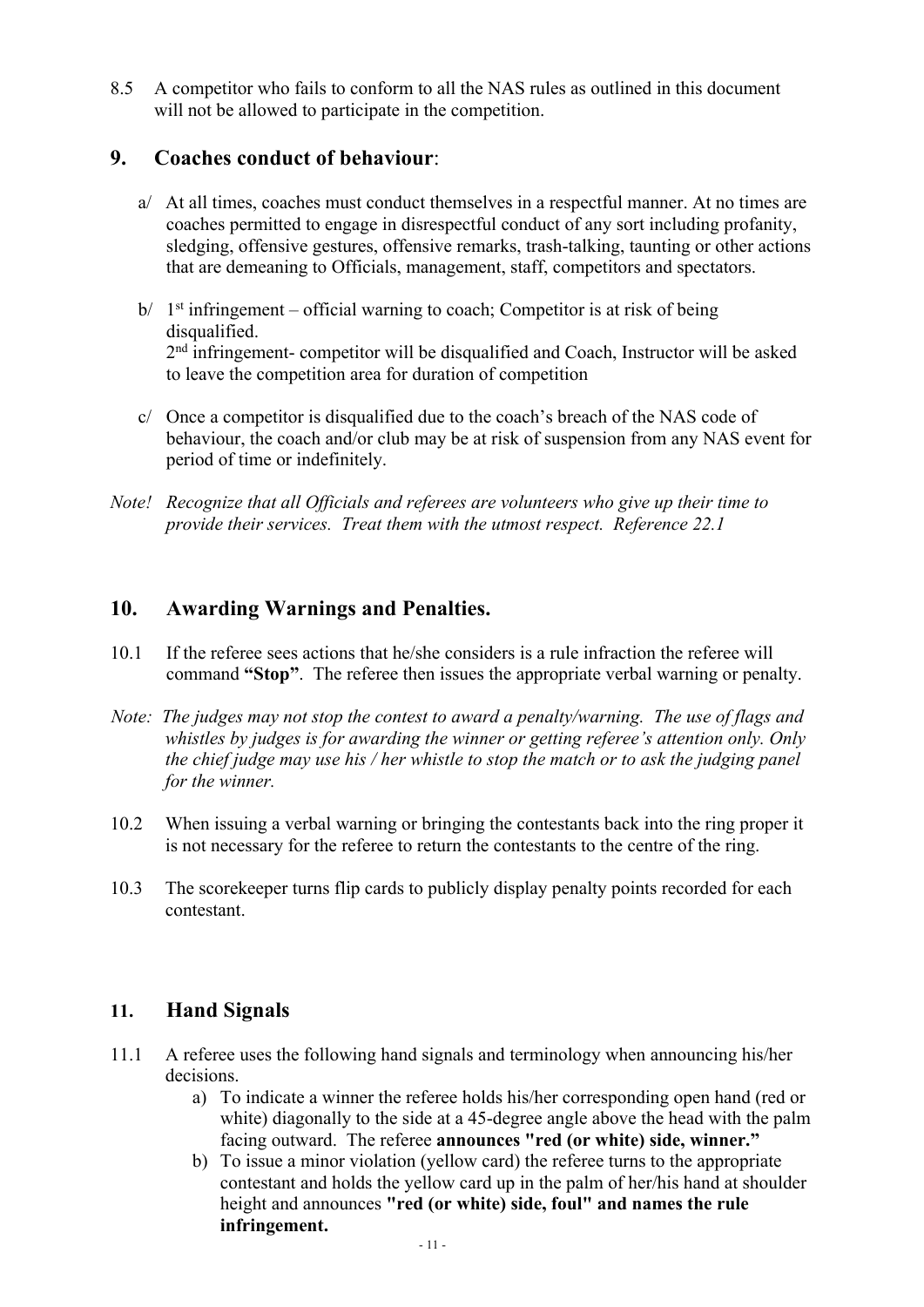- **c)** To issue a major penalty the referee first takes the red card from her/his pocket and holds it down below her/his waist at a 45-degree angle. If the chief judge confirms the decision the referee then turns to face the offending contestant, holds the red card in the palm of her/his hand at shoulder height and names the violation saying **"red (or white) side, foul" and naming the rule infringement.**
- d) The referee makes the following announcements in relation to all major and minor rule infractions
	- <sup>q</sup> Travelling
	- $\Box$  Excessive contact (Injury)
	- <sup>q</sup> Lack of defence
	- **q** Bad sportsmanship
	- <sup>q</sup> Abusive language
	- Dangerous technique
	- q Uncontrolled techniques
	- <sup>q</sup> Holding/pushing
	- Interference/disrupting the bout.
	- q Charging opponent
- *Note: - The competitors remain facing each other when the referee announces the decision.*

*- The referee does not have to seek confirmation from the chief judge in order to issue a yellow card penalty.*

*- If the chief judge does not confirm the issue of a major penalty (red card) the referee must turn the card over and issue a minor penalty (yellow card).*

## **12. Stopping the Bout**

12.1 Only the referee has the power to stop the bout. A competitor stops only on the referee's command. A competitor may request a time out to check an injury or to check his/her equipment.

- *Note: The referee does not have to grant time out if he/she feels it would take away the advantage of the other competitor or if it is a deliberate ploy to regain breath or disrupt the flow of the bout. Time outs should be kept to a minimum. If the referee feels the competitor is using time outs to rest or prevent the other competitor from scoring, a verbal warning shall be issued for the delay of the match. A second offence may incur a penalty.*
- 12.2 Only the Arbitrator/Marshal or an appointed representative may interrupt the bout from outside the ring. They must first attract the attention of the referee who shall then call "Stop." The chief judge may interrupt the match in accordance with rule 7.4.
- 12.3 Timeout is not generally called to issue penalties. The referee should always do this quickly to ensure each competitor the benefit of the complete fighting time allowed for the bout. The referee returns to the centre of the ring to issue a warning or a penalty.
- 12.4 The Arbitrator or Marshal may replace referees and/or judges who are not proficient in administering the bout quickly and fairly.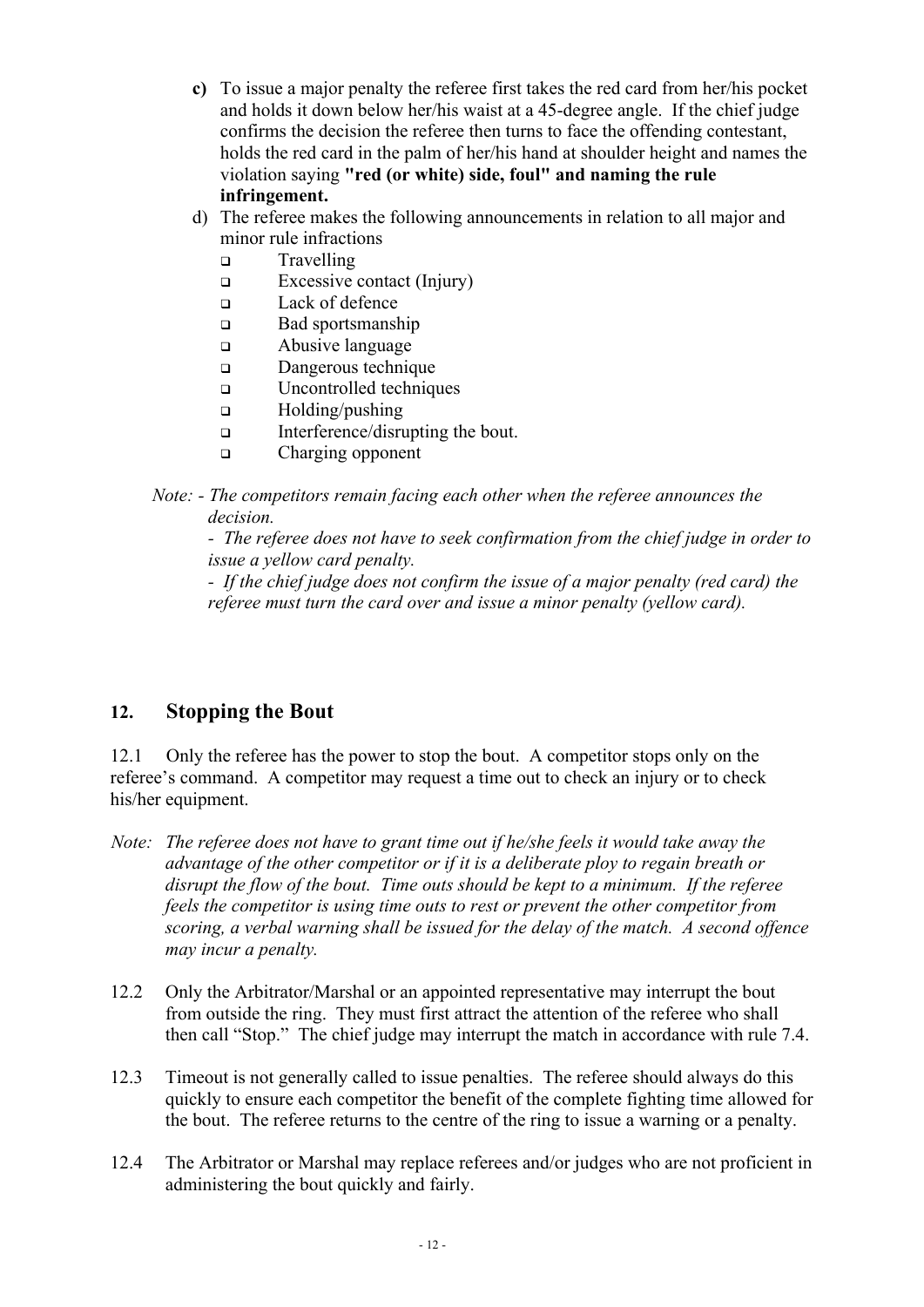- 12.5 **Protests:** If a coach wishes to lodge a complaint or protest, he/she shall notify Head table person, directly after bout who will then advise Chief Arbitrator/ Marshal
- *Note: Arbitrator/ Marshal will over-see all protests. After council with coach, senior referee and individual judges, he will make decision. The maximum time available to resolve a protest is 5 minutes*

## **13. Injuries**

- 13.1 In the case of an injury to one of the competitors, the bout shall only be stopped long enough for the First Aid Officer to decide whether the competitor can continue.
- 13.2 Once the FAO arrives at the ring, he/she has only one minute to decide if the injury requires treatment. All treatment must be done at the ring and must be completed within two minutes from the referee's announcement to **"Stop"** the bout.
- 13.3 If the injury is so serious that the above rule cannot be complied with, the bout must be terminated.
- 13.4 If a competitor falls, is pushed, swept, thrown or knocked to the mat and the referee does not consider a time stoppage is warranted due to injury, faking injury or for medical or other assistance, the competitor must stand, unassisted within 10 seconds and resume the engagement. If a competitor fails to comply with this "10 second rule" he/she will be deemed unfit to continue and withdrawn from the competition.
- *Note: In other words, if the referee considers that the competitor has been injured a Medical Officer will be called and the bout will be halted. If the referee considers that the competitors equipment is faulty and must be replaced an appropriate directive will be issued by the referee. In any other circumstance the competitor has 10 seconds to re-engage*
- 13.5 If the bout is terminated because of injury the officials must decide;
	- a) The cause of the injury.
	- b) Whether or not it was an intentional injury.
	- c) Whether or not the injured competitor contributed to the injury.
- 13.6 If there were no rules violated by the uninjured competitor, then that competitor wins by forfeiture.
- 13.7 If the uninjured competitor violated rules and this infraction caused or is the major contributing factor to the injury, then the injured competitor wins by disqualification.
- 13.8 If the injured competitor is declared fit to continue by the FAO, then the bout shall resume.
- 13.9 A competitor who has been knocked out is prohibited from competing in the remainder of the competition.

*Note: This prohibition covers all events including demonstrations and forms.*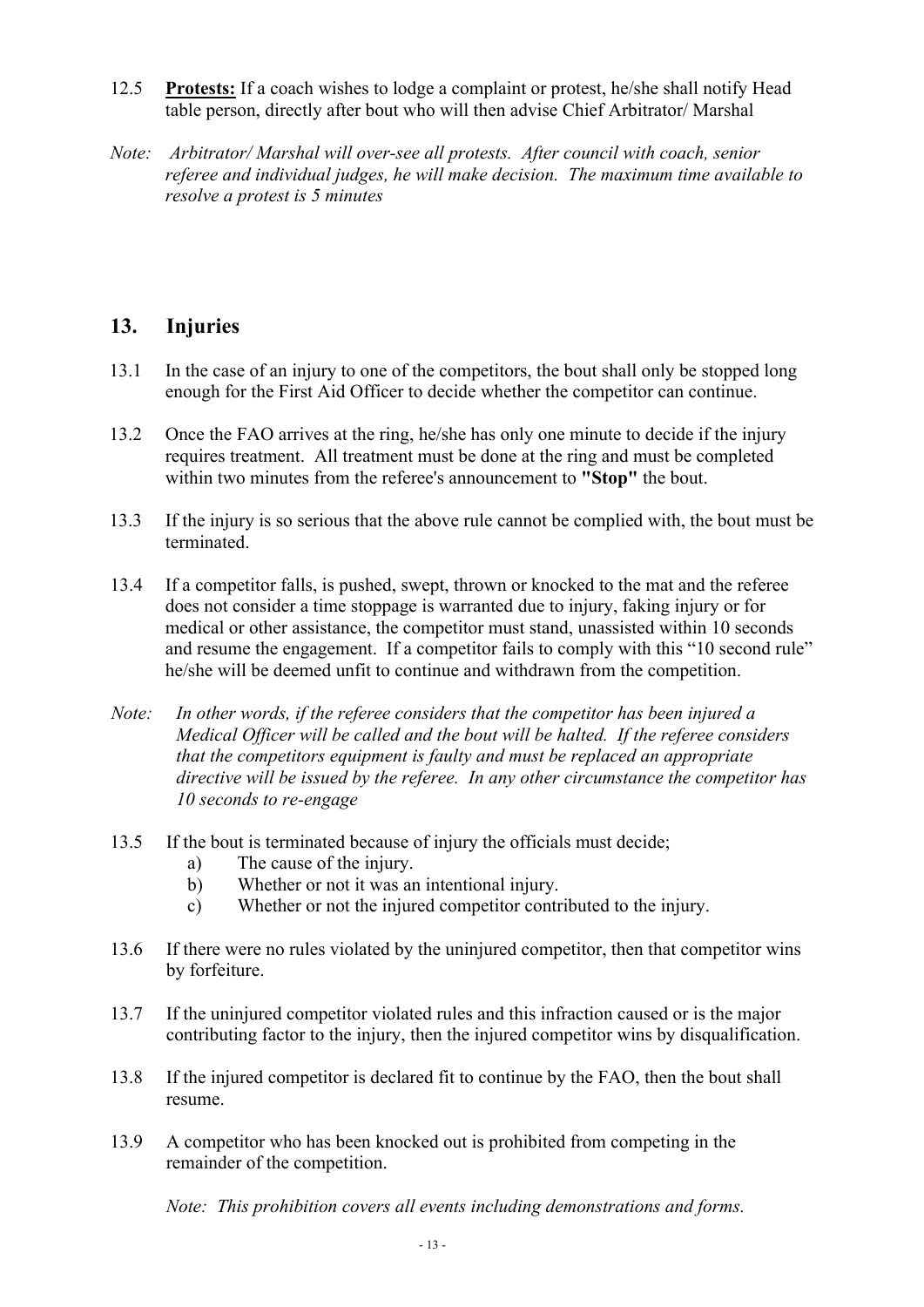## **14 Officials**

14.1 The Australian Referee Board is responsible for the administration of the NAS rules.

- a) The State Director or his/her delegate will act as the Chief Referees of the State under the Chairman of the ARB
- b) Under each Chief Referee are the Arbitrator/Marshals and senior NAS referees assigned to the various courts.
	- $\triangle$  Together with the Chief Referee they will control the rings where Continuous Sparring is being conducted.
	- $\triangle$  They are empowered to interrupt the bout to answer or deal with protests.
	- $\triangle$  They are empowered to interrupt the bout if he/she feels the rules are not being applied correctly.
	- \* They will act as Arbitrators for Continuous Sparring.
	- $\triangle$  They are empowered to remove officials who are not performing at an acceptable standard.
- c) The Chief Referee may appoint Arbitrator/Marshals as his/her delegate to oversee the general conduct of the officials.
- d) The Referee Commission is formed to consider protests and other major problem areas and comprises the Chief Referee, the ring referee and one or more marshals/referees selected by the Chief Referee.

#### **15. Referee Powers**

- 15.1 The power of the referee is as follows;
	- a) The State Director shall appoint the referee & judges.
	- b) The referee will be empowered to control the ring and the competitors.
	- c) The referee's first responsibility is the safety of competitors.
	- d) The referee may stop the bout to award warnings or penalties and to ensure the smooth running of the bout.
	- e) The referee is the only person empowered to stop the bout.
	- f) The referee may issue unofficial (verbal) warnings and official penalties (yellow or red cards) in the following circumstances.
		- Techniques that cause injury.
		- Attacking an illegal target area.
		- Disregard for safety of self or opponent.
		- Abusive language.
		- Bad sportsmanship.
		- Charging an opponent
		- Dangerous techniques.
		- Uncontrolled techniques.
		- Attacking (physically or verbally) an official.
		- Interference, abuse, disruption to the bout, or bad sportsmanship on the part of the contestant's coach/supporters/parents.
	- g) The referee shall not impose official major penalties (red card or disqualification) without the affirmation of the chief judge.
	- h) All commands must be in English.
	- i) The referee will be responsible for the enforcement of the rules throughout the competition and to ensure that all warnings and penalties are recorded.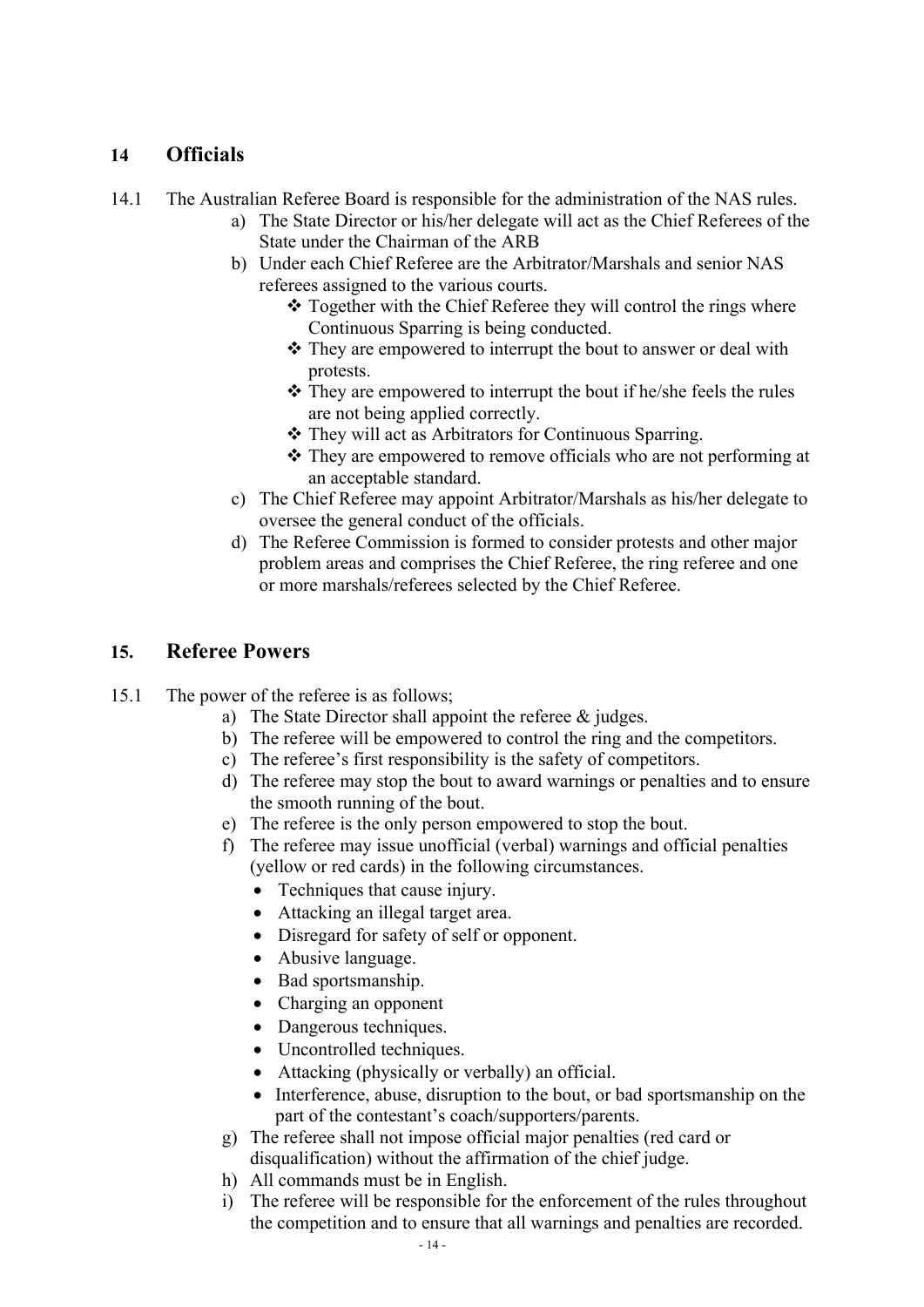## **16. Arbitrator/Marshals**

- 16.1 Arbitrator/Marshals are appointed to assist the administration of the competition, to oversee the conduct of the officials and to ensure the rules are applied correctly.
- 16.2 Arbitrator/Marshals may intervene to;
	- a) Ensure the smooth operation of the match.
	- b) Ensure that the rules are applied correctly and fairly.
	- c) Ensure that the rules are applied uniformly and consistently.
	- d) Protect the safety of the competitor.
	- e) Uphold the standard of the refereeing and judging.
	- f) Clarify the application or the interpretation of the rules.
- 16.3 The types of intervention by the Arbitrator/Marshals are as follows;
	- a) Arbitrator/ Marshal will oversee all protests, time allowed 5 minutes
	- b) Halting the bout and asking an official for an explanation.
	- c) Halting a bout to counsel an official
	- d) Halting a bout and asking an official to reconsider a decision where a rule is infringed and or over-ruling a decision
	- e) Removing an official who is not performing satisfactorily.

## **17. Judges (Three judges per match)**

- 17.1 Judges are responsible for the following:
	- a) The judges shall check the competitors before each match to ensure proper safety equipment is being used.
	- b) If the referee is preoccupied the judge may call for time to be suspended in the case of injury or other incident likely to disrupt the continuity of the bout.
	- c) The judges are responsible for awarding scores to each competitor in accordance with these rules and notifying the scorekeeper of their decision in writing at the conclusion of the bout.
- 17.2 The chief judge will oversee the recording of all penalties and will approve the final score adjustment (the deduction of penalties from the judges scores) prior to the scorekeeper announcing the result to the referee. The chief judge will also confirm or reject the referee's decision in relation to major penalties.
- *Note: When the chief judge approves the final score she/he will communicate the decision to the referee in the following manner.* 
	- The chief judge extending the appropriate hand down at a 45-degree angle (palm *outwards) indicates a winner. That is, left hand for red side victory, right hand for white side victory.*
	- *Crossing both hands in front of the chest and bringing them down to the sides at 45 degrees, palms outwards, indicates a draw*.

*Note: Regional tournaments - In the event of lack of officials, the State Director may put the following in place;*

(a) One judge seated near the table the other judge seated to the left either-side corner of the ring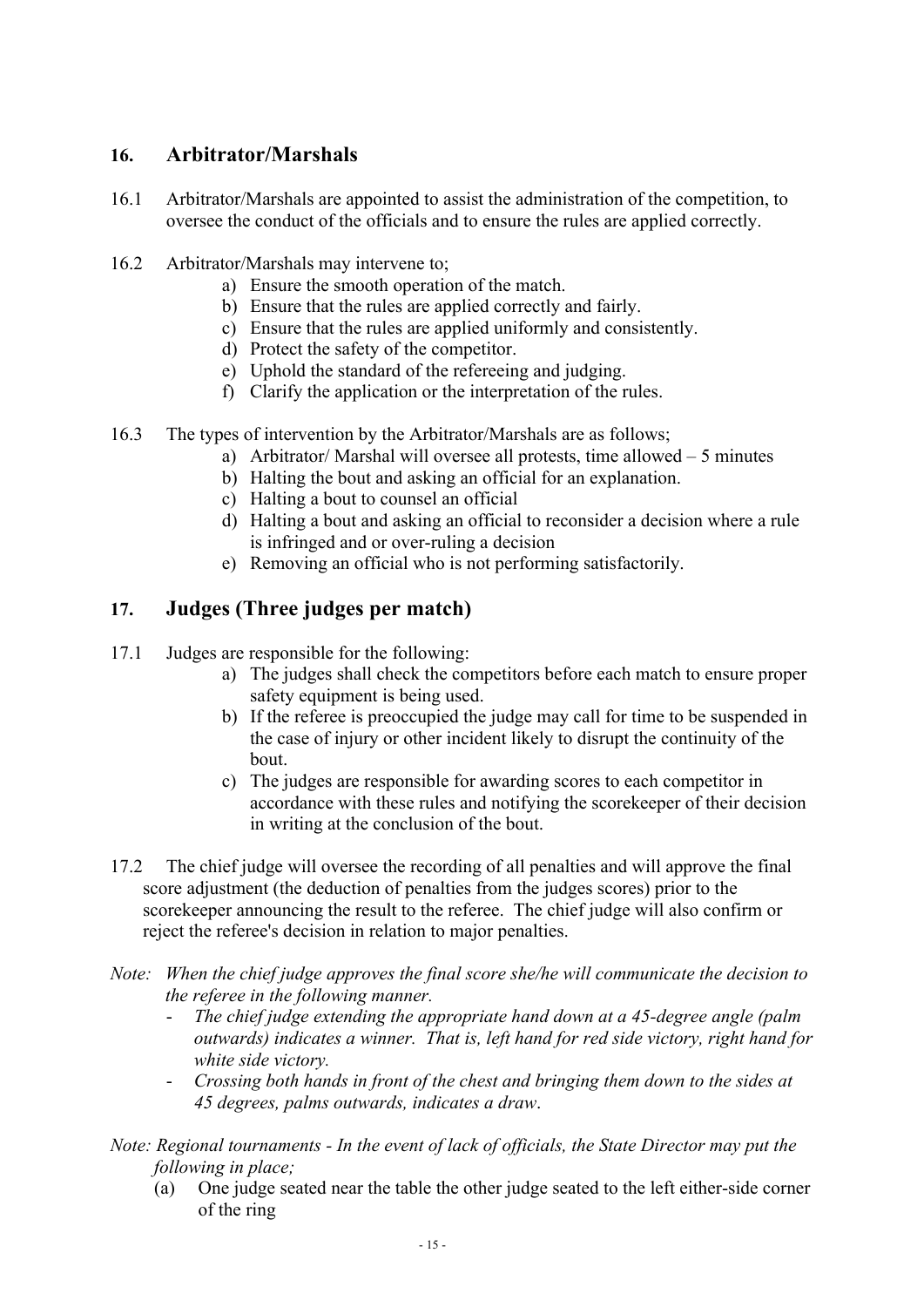- (b) The referee will assume the role of the 3rd judge, whilst acting as the referee of the bout.
- (c) At the end of the bout the two judges seated will raise their flag.
- (d) The referee will approach the chair of the  $3<sup>rd</sup>$  judge and raise his/her flag. The referee will then return to the centre of the ring and wait to be advised by the table the winner of the match.

#### **18. Time Keeper**

- 18.1 The timekeeper will be in charge of the clock.
- 18.2 The timekeeper will normally stop and start the time only on the command of the referee. However, at certain times the Arbitrator/ marshal or judges may delegate for the referee and call for time to be stopped.
- 18.3 At the exact moment time has run out the timekeeper calls **"time"** and throws the sponge into the ring.

## **19. Scorekeeper**

19.1 The scorekeeper is responsible for recording all penalties and warnings issued by the referee.

19.2 At the conclusion of the bout the referee will request (via a first whistle) the judges to display their flags facing the table. At that stage the scorekeeper will advise the chief judge of the winning side.

## **20. Ring Assistant**

20.1 The ring assistant shall organise the competitors so that there will be no delay between fights.

## **21. Uniforms and Equipment**

- 21.1 All competitors must comply with the following:
	- a) Each competitor must wear his/her traditional martial arts school uniform, pertaining to his or her school and in good condition. NO STREET CLOTHES are permitted. Further, hakama or other loose fitting clothing such as gowns or dresses are not permitted nor are any loose or swinging accessories/apparel such as scarves, cords or long sleeves.
	- b) Sponsors advertising or logo's may, subject to prior approval of the State Director, be worn on the uniform in the following manner;
		- $\cdot \cdot$  Top of the upper sleeve, shoulder. The area must not be larger than 4 X 4 inches approximately 100mm.
		- $\mathbf{\hat{P}}$  Pants, on the side between the knee and the hip area.
		- $\mathbf{\hat{P}}$  If the promoter's sponsors do not want the competitors to wear advertising other than belonging to the official sponsor, then the promoter and the official sponsors must be prepared to provide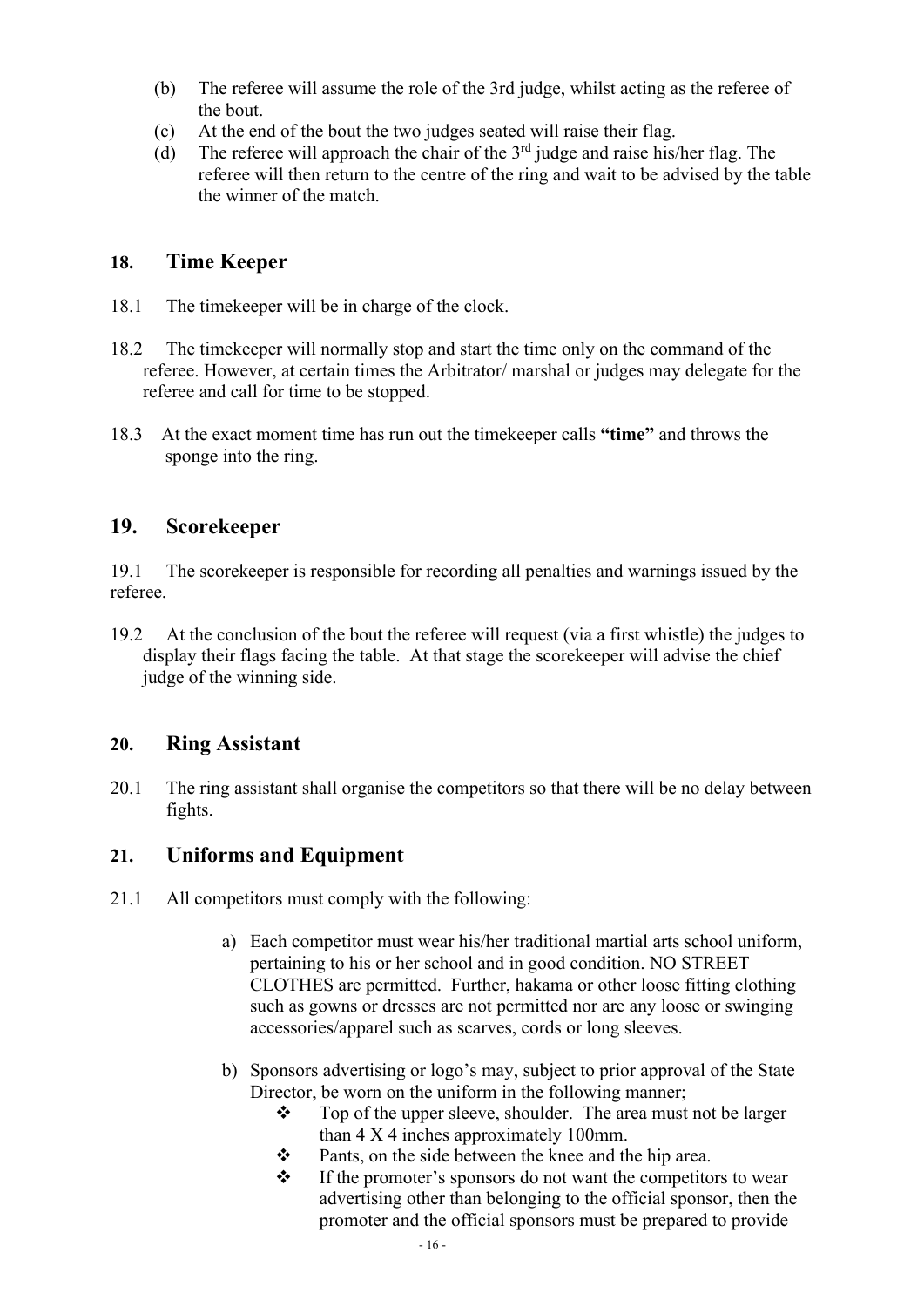equal sponsorship to the competitors. (The official sponsors' rights will always take precedence over other sponsorship arrangements where a conflict of interest arises.)

- c) The safety gloves (open hand type) must have padding of no more than 2.5 centimetres when measured at the knuckle, be of robust construction and be manufactured from soft materials. All gloves must conform to 'The NAS policy on Competition Gloves', which provides guidance on the type of gloves that are acceptable and those that are not acceptable. For example, contestants may not wear boxing gloves, hard surface gloves, bag mitts or gloves in a dilapidated condition.
- d) Foot protectors must have padding that will not slip and must be large enough to cover 75% of the instep.
- e) Shin/instep guards are compulsory and must not contain any reinforcing (hard components such as plastic, metal, wood, or bamboo).
- f) Under no circumstances will competitors be permitted to wear footwear in NAS competitions.
- g) All competitors must wear Mouthguards.
- h) Male competitors must wear groin guards. All groin guards must be worn under the uniform pants.
- i) Safety gear may not have any buckles, straps or tape that might in any way cause injury during the bout.
- j) All competitors must have short (and safe) fingernails and toenails.
- k) All jewellery must be removed before a competitor enters the ring. This includes, but is not limited to, necklaces, bracelets, anklets, finger rings, nose rings, earrings, etc. Any metal or other rigid/sharp materials, for instance attached to belts or sleeves, must be removed.
- l) The Chief Referee must approve non-compulsory safety equipment, such as headgear, bandaging, prosthetic limbs, or splints.
- m) Optical glasses are not permitted to be worn during competition for safety reasons; only contact lenses or optical goggles are permitted.
- n) Adult female competitors are encouraged to wear an approved chest protector. Junior competitors are encouraged to wear an approved chest protector. Groin guards are optional for female competitors.
- o) Hair must be arranged appropriately so that it cannot cause injury to the contestant or her/his opponent eg by swinging into the eyes. Hair clips bobby pins and other ornaments are not permitted. If a headband is worn it must be safe so that it cannot swing into the eyes of either competitor.
- p) The Chief Referee must be advised in advance of any physical or other medical conditions (including handicaps), which may inhibit or impact the performance of either competitor or the smooth running of the competition.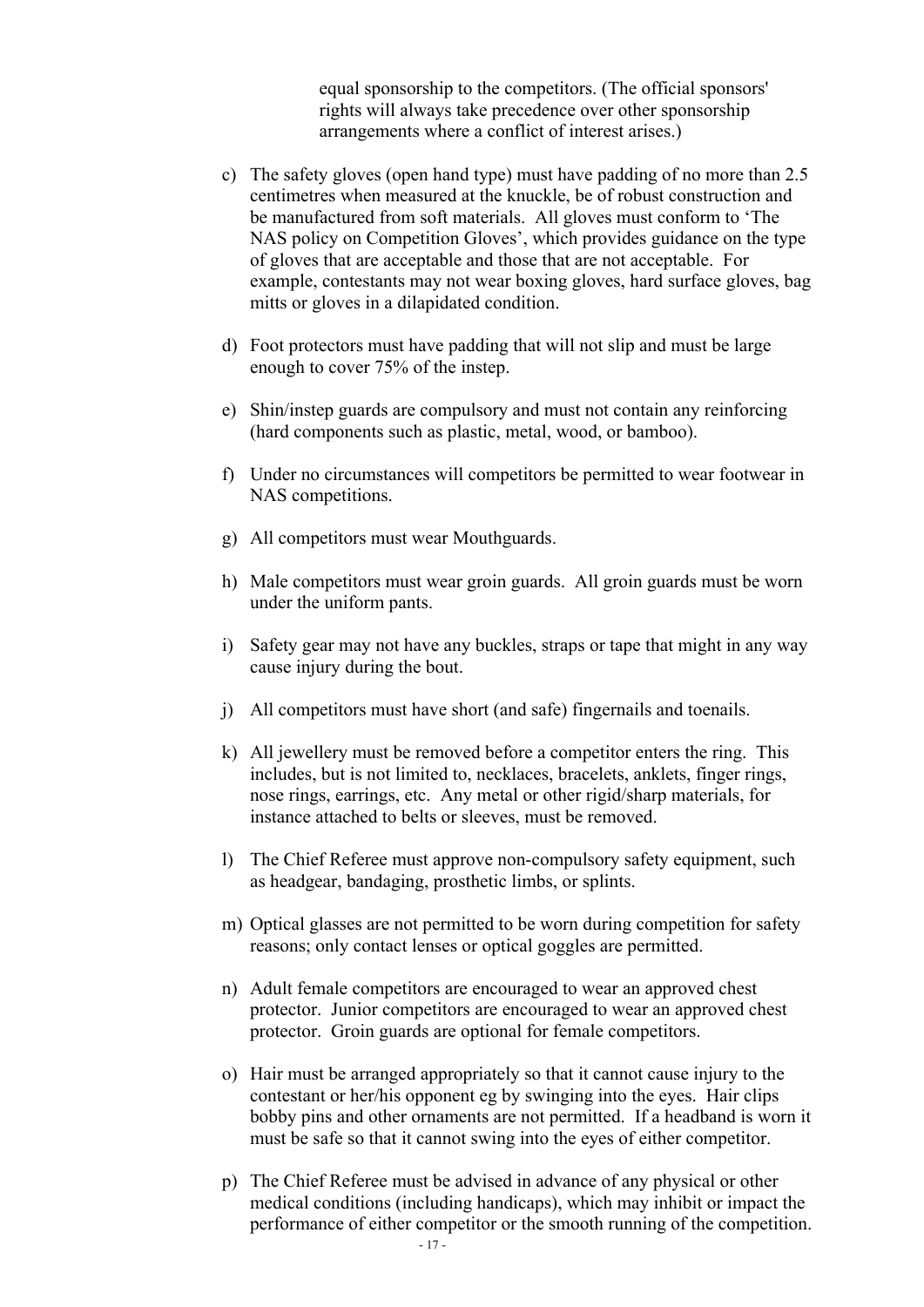For example, illness, disease, impaired hearing, artificial limb, etc. The Chief Referee will decide whether it is appropriate/safe to for the competition to proceed.

- q) Officials must wear the official NAS uniform. That is, black trousers; white long sleeved shirt, official NAS tie, black socks and NAS approved footwear eg black kung fu slippers (canvas sole). Street shoes must be removed when officiating on the mat.
- r) At all times Officials must abide by the NAS code of behaviour and are not permitted to hold positions as coaches within their own Organisations while officiating with the NAS, also while not officiating must not be seen, heard slandering, sledging or degrading other NAS Officials
- *Note: NAS Officials; non-regulation attire must not be worn on the ring (eg bum bags) nor as a substitute for the official uniform eg white sports/running shoes. If a long sleeve shirt is standard uniform the sleeves must not be rolled up. If clothing is worn under the white shirt is must be plain white without logos, advertising, pictures or other designs. Coloured singlets, undershirts or bras are not permitted.*

#### **22 Age**

Age of competitors will be determined as of the  $1<sup>st</sup>$  January in the current competition year.

#### **23 Blood Rule**

Contaminated mitts and uniform/clothing must be changed (not taped over) to ensure no possible contamination to any other person results.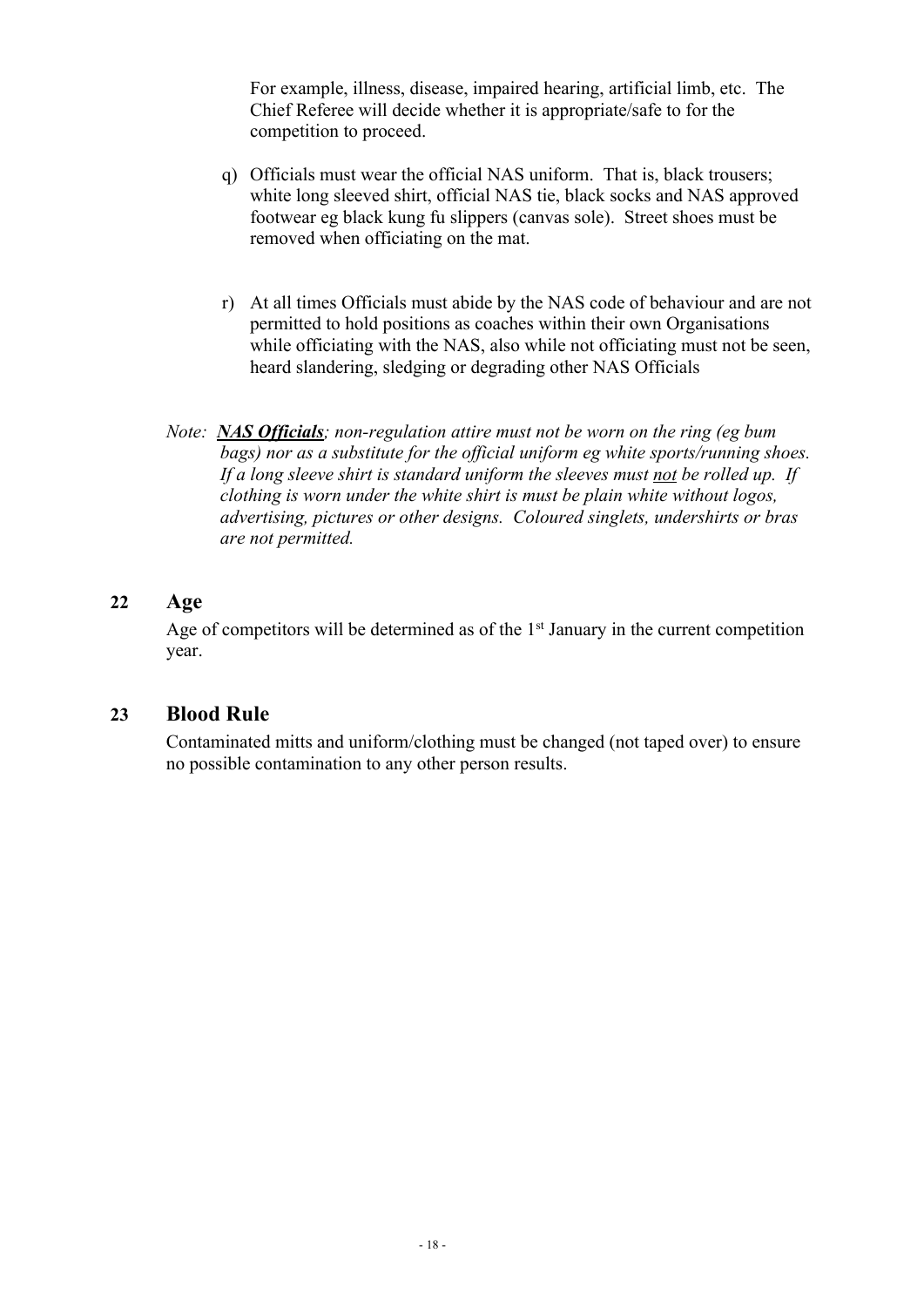#### **24. Miscellaneous**

24.1 The Australian Referee Board is empowered to develop guidelines in relation to NAS official's code of conduct, procedures and duty of care.

#### **CODE of CONDUCT**

#### **Instructors, Competitors take notice!**

The rights and dignity of all officials must be protected at all times during competition and at no time are instructors, coaches, competitors or parents permitted to abuse, make offensive gestures or threaten any NAS official. Please remember they are volunteers and give their time freely for the good of martial arts!

#### **Parent's attending NAS events, Code of Conduct:**

Parents are not permitted to protest or air their concerns directly to NAS Officials. This is the responsibility of coaches from within their style their child/children train under. *Note! All complaints/concerns are to be forwarded to your club instructor. Instructor, if he/she feels it is necessary will forward complaint/concerns to State Director* They will abide by the NAS conduct, be a good sport! Abusive language, offensive gestures, booing of other competitors/Officials will not be tolerated you risk being evicted from the days competition and attending any further NAS events

#### **Coaches conduct during match**

At no time are coaches permitted to show unsporting conduct during competition towards officials

Abusive language, swearing, offensive gestures or finger pointing, encouraging officials to change decision is not permitted at any NAS event

**1st Warning:** Official warning and advised by official you risk your competitor being disqualified. Instructor's put-on notice to refrain from out-bursts

**2nd Warning:** Competitor will be disqualified. Instructor put on notice any further outbursts throughout the day you will be asked to leave the event immediately also you risk entry into any further NAS events competition will incur suspension from further NAS events

#### **Competitors, Coaches & Parents; conduct during match**

At no time are competitors to show unsporting conduct towards Management, competitors or officials.

Abusive language, swearing, offensive gestures or encouraging officials to change decision is not permitted at an -NAS event

**Notice to all competitors, Coaches & Parents**: you risk being severely penalized, disqualified or suspended from any further NAS events throughout Australia

#### **24.2 Extensions of the bout**  (1-minute duration)